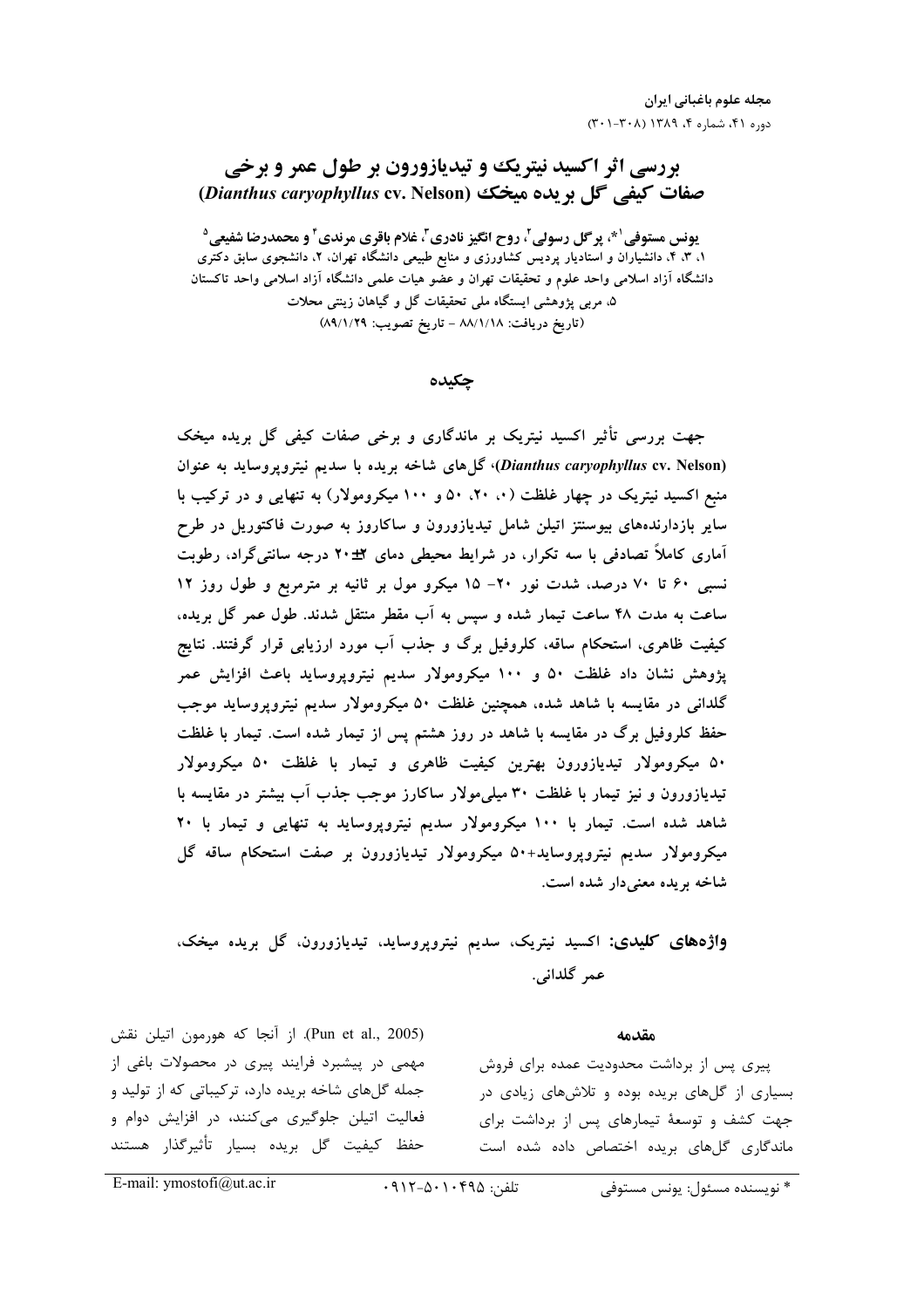SNAD (سديم نيترويروسايد)  $\text{SNP}$  (سديم نيترويروسايد) (اس-نیتروز-ان-استیل پنی سیلامین) <sup>۶</sup> از مواد آزادکننده اکسید نیتریک در محلول هستند (Wills et al., 2004). لازم به ذکر است اکسید نیتریک به مقدار زیادی بیوسنتز اتیلن را از طریق غیرفعال کردن اکسیداتیوی كوفاكتورهاى آنزيمهاى ACC سنتاز و ACC اكسيداز، کاهش داده و موجب افزایش ماندگاری برخی از گلهای بريده مي شود (Leshem & Wills, 1998).

licshem & Wills توسط Leshem & Wills (1998) نشان داد، تیمار مداوم گلهای شاخه بریدهٔ -N) PBN با (White Sim) و White Sim) با PDN-- بوتيل - $\alpha$ - فنيل نيترون)  $^{\vee}$ و Sin-1 (٣- موفولينوزيل نونی مین)^ به عنوان منبع اکسید نیتریک از پیری پس از برداشت این گلها جلوگیری می کند. Leshem & Wills (1998) پیشنهاد کردند اکسید نیتریک از تبدیل ACC به اتیلن در چرخهٔ تولید اتیلن جلوگیری میکند. این تکنیک برای گلهای بریده میخک و ژربرا ارزیابی شد. ترکیب DETA/NO (در غلظت ۰، ۰/۱، ۰، ۱، ۱۰۰ و ۱۰۰۰ میلی گرم بر لیتر) در آب حل شده وگلها به مدت ٢۴ ساعت در این غلظتها تیمار شدند. غلظت ۱۰ میلیگرم بر لیتر از DETA/NO عمر پس از برداشت میخک و ژربرا را به ترتیب حدود ۴۰ درصد و ۲۵۰ درصد در مقایسه با شاهد افزایش دادند Bowyer & Wills, 2003a). در آزمایشی دیگر برای ارزیابی اثر اکسید نیتریک، تیمارهایی با غلظت ١٠، ١٠٠ و ١٠٠٠ یے یے ام از DETA/NO به عنوان منبع اکسید نیتریک و STS با یک غلظت (با نسبت مولاری ١ به ۶) روی ٧ گونه گل شاخه بریدهٔ بومی استرالیا آزمایشی به صورت تیمار ٢۴ ساعته انجام شد. پس از تیمار تمامی گلها در اتاقی با جریان ١/ میکرولیتر بر لیتر اتیلن برای ایجاد شرایط انبار تجاری قرار گرفتند. بر اساس نتایج گزارش شده، تیمار ۱۰ و ۱۰۰ پیپیام از DETA/NO در به تأخیر انداختن بیماری پوسیدگی ساقه، کاهش رشد کیک و حفظ بهتر رنگ گل مؤثر بوده و افزایش عمر (Cameron & Reid, 2001). به کمک برخی مواد مانند تيوسولفات نقره مي توان ماندگاري گلهاي بريده را افزایش داد، اما به دلیل نگرانیهای زیست محیطی یون نقره، تلاش پژوهشگران به سمت کاربرد ترکیبات دوستدار محیط زیست معطوف شده است. یکی از این ترکیبات I-MCP' میباشد که کاربرد آن در بسیاری از کشورها بر روی گلهای بریده تایید شده است، اما هزینهٔ بالای این ترکیب مانعی برای کاربرد تجاری آن (Cameron & Reid, 2001; Dole et al., میباشد (2005. ترکیب دیگری که اخیرا در مجامع علمی مورد توجه قرار گرفته اکسید نیتریک میباشد و با توجه به هدف کاهش هزینه در افزایش دوام گلها این ماده میتواند مؤثر باشد. اکسید نیتریک (NO)<sup>۲</sup> یک گاز نسبتاً ناپایدار و یک رادیکال آزاد بسیار واکنشگر است. اولین گزارش از تولید اکسید نیتریک در گیاهان توسط Leshem & Wills (1998) در مطالعهای روی گیاهچهٔ نخود ارائه شد که نشان دادند اکسید نیتریک توسط نخود سنتز شده و در شرایط تنش خشکی کوتاه مدت توليد آن افزايش مي يابد. مطالعات بعدي نشان داد اکسید نیتریک بر وقوع بسیاری از فرایندهای فیزیولوژیکی مانند تعدیل اتیلن داخلی و تنش رویشی، اتلاف آب، ایمنی گیاه، بیوسنتز آنتوسیانین و تولید کلروفیل، رشد ریشه و تشکیل گل و میوه دخالت دارد (Bowyer & Wills, 2003b). كاربرد مؤثر اكسيد نیتریک پس از برداشت در افزایش عمر پس از برداشت محصولات باغبانی به دو صورت تدخین آ و ترکیبات آ;اد كنندهٔ اكسيد نيتريک مي باشد. روش تدخيني به صورت تیمار کوتاه مدت و در غلظتهای کم مؤثر است (Bowyer et al., 2003). اما با توجه به هزينه بالاي اين روش، استفاده از ترکیبات آزاد کنندهٔ اکسید نیتریک به علت سهولت کاربرد مورد توجه بیشتر پژوهشگران می باشد. این ترکیبات جامد به صورت شیمیایی اکسید نیتریک را ذخیره کرده و در شرایط فیزیکی مناسب آن را آزاد میکنند (Wills et al., 2004). ترکیبات DETA/NO (۲، ۲- (هیدروکسی نیتروزوهیدرازینو)- بی

<sup>4. 2, 2 – (</sup>Hydroxynitrosohydrazino) - bisethanamine

<sup>5.</sup> Sodium nitroprusside

<sup>6.</sup> S -Nitros -  $N$  - acetylpenicilamine

<sup>7.</sup> N-Butil- $\alpha$ -phenil nitrone

<sup>8. 3-</sup>mopholinosil-nonomine

<sup>1. 1-</sup>Methylecyclopropene

<sup>2.</sup> Nitric  $\overline{oxide(NO)}$ 

<sup>3.</sup> Fumigation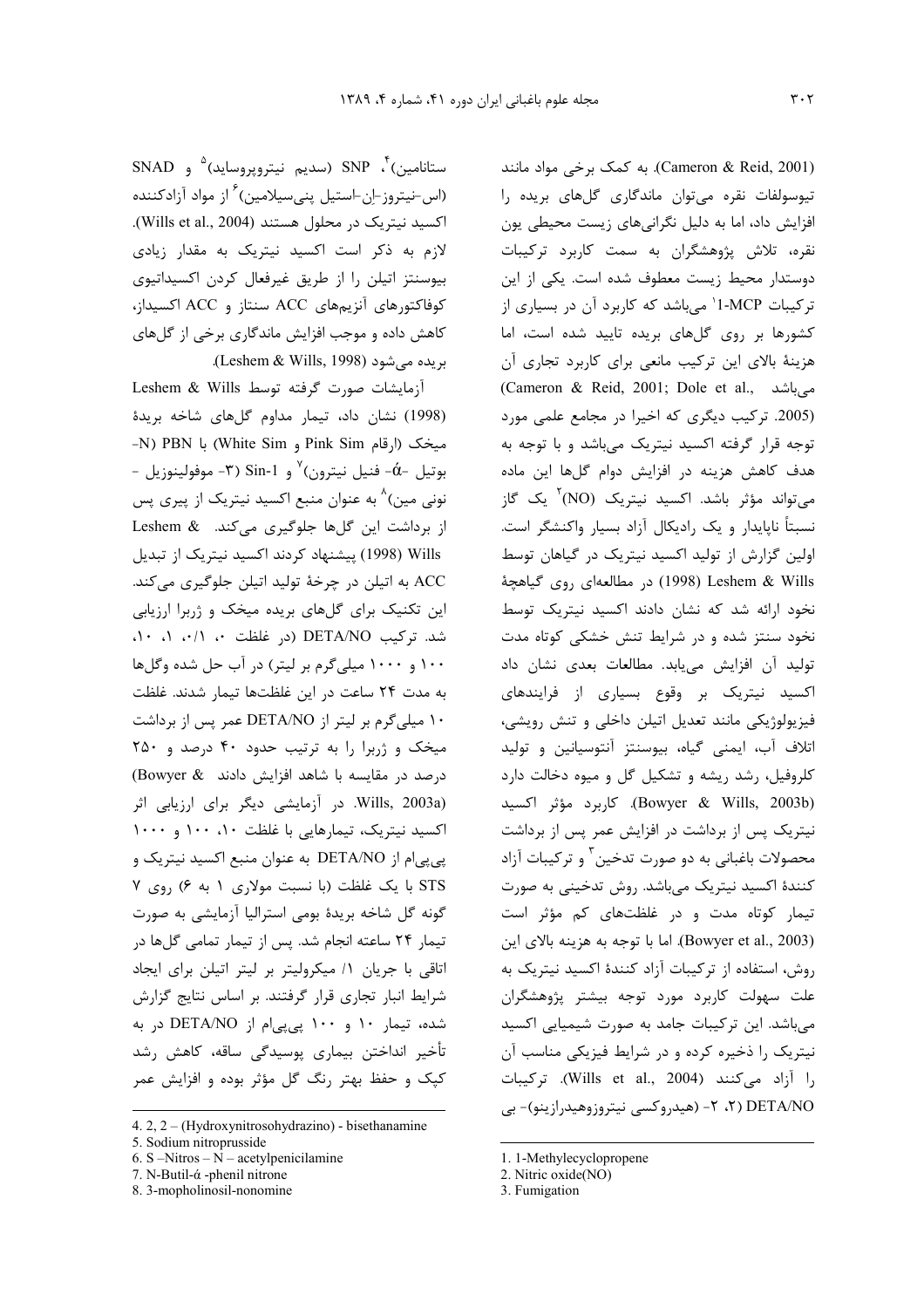یس از برداشت حدود ۱۰٪ الی ۴۰٪ نسبت به شاهد و STS مشاهده شد (Bowyer & Wills, 2003b).

پژوهشی در سال ۲۰۰۳ برای ارزیابی اثر ترکیبات سديم نيترويروسايد (SNP) و N- بوتيل -  $\dot{\alpha}$  - فنيل نيترون (PBN) به عنوان منبع اكسيد نيتريك با غلظت ۲۰ و ۱۰۰ میکرومولار به صورت تیمار مداوم به تنهایی و در ترکیب با ساکاروز به غلظت ۳۰ میلی مولار روی گل آذين بريده چهار لاين جديد گل نخود صورتي (Lupinus havardii) انجام گرفت و مشخص شد که اثرات سودمند یا زیان آور ترکیبات آزاد کننده اکسید نیتریک بستگی به غلظت، حساسیت، ژنوتیپ و وجود یا عدم وجود ساكاروز يا بازدارندههاى اتيلن در محلول گلدانی دارد. همچنین کاربرد ساکاروز به همراه آزادکنندههای اکسید نیتریک باعث خنثی شدن اثرات سمی غلظتهای بالا شده و درجات کمتری از پیری گلها را به همراه داشت (Sankhla et al., 2003a). از آنجا که فلوکس به اتیلن حساس است برای ارزیابی اثر سدیم نیتروپروساید به عنوان منبع اکسید نیتریک در غلظتهای ۰۱۰ ۲۰، ۵۰ و ۱۰۰ میکرومولار روی این گل شاخه بریده پژوهشهایی صورت گرفت. با گذشت ۵-۴ روز از عمر گلدانی غنچههای جدید شروع به باز شدن کردند و حتی در غلظتهای بالای سدیم نیتروپروساید هم، بدون آشکار شدن سمیت برای گلها این روند ادامه يافت (Sankhla et al., 2003b). افزودن ساكاروز به محلول گلدانی این گلها علاوه بر بهبود رنگ گلبرگها، افزایش عمر پس از برداشت و تاخیر در ریزش گلها را به همراه داشته که به اثر ضد اتیلنی ساکاروز نسبت داده شده است (Sankhla et al., 2003b). ساكاروز با كاهش تجزيه پروتئين و اسيد ريبونوكلئيک، حفظ سلامت غشا و وظایف میتوکندریها، واکنشهای پیری را به تأخیر می اندازد. همچنین ساکاروز اثر سایتوکینینها را در به تأخیر انداختن پیری گلها افزایش داده و اثر اتیلن را در تحریک پیری کاهش میدهد ,Verlinden & Garica (2004. ساكاروز با اثر اسيد آبسايزيك در تحريك پيرى رزها و میخکها ضدیت دارد. این ماده قندی آغاز تولید اتیلن را در گلبرگهای میخک به تأخیر انداخته و موجب تعويق پيري مي شود ,Halevy & Mayak Pun همچنان که 1981; Verlinden & Garica, 2004)

.et al (2005) نیز با بررسی غلظتهای مختلف ساکاروز در تغذیه گلهای میخک رقم باربارا نشان دادند که اثر ساکاروز بر دوام گل با تأخیر در اوج فرازگرای اتیلن در گلبرگ رابطه دارد، همان تأخیر در تولید اتیلن در مادگی نیز دیده شد (Pun et al., 2005). این امر نشان دهنده آن است که ساکاروز از تولید اتیلن فرازگرا با جلوگیری از فعالیت ACC اکسیداز ممانعت می کند.

تیمار گلهای بریده فلوکس با تیدیازورون به غلظت ۴۵- ۵ میکرومولار نشان داد که از ریزش گل به طور معنیدار جلوگیری شده و پیری برگها به تاخیر میافتد. اما در حضور تیدیازورون رنگ گلبرگها بهبود نیافت. بر این اساس چنین نتیجهگیری شده که اثر تیدیازورون بر کاهش ریزش گلها در فلوکس از طریق تعديل بيوسنتز اتيلن ميباشد (Sankhla et al., 2003c). همچنین به کار بردن تیدیازورون با غلظت ۵۰ میکرومولار در ترکیب با سدیم نیتروپروساید به عنوان منبع اکسید نیتریک برگها را از صدمه در غلظت بالای سديم نيترو پروسايد محافظت كرده و اثر SNP را بر ریزش گل و پیری گل و برگ خنثی می کند Sankhla) .et al., 2003c)

از آنجا که اتیلن در پیری پس از برداشت گلهای بریده میخک دخالت دارد، این آزمایش برای ارزیابی اثر اکسید نیتریک به عنوان جلوگیری کننده از بیوسنتز اتیلن بر صفات پس از برداشتی این گل انجام شد. همچنین اثر سایر تعدیل کنندههای بیوسنتز اتیلن شامل تیدیازورون و ساکاروز به منظور مقایسه اثرات آنها با اکسید نیتریک بررسی شد.

## مواد و روشها

مواد گیاهی: در این آزمایش گلهای بریده میخک ; قم نلسون (*Dianthus caryophyllus* cv. Nelson) ا; یک گلخانه تجاری واقع در شهرستان محلات در مرحله قلم،مویی ٰ برداشت شده و در حداقل زمان ممکن به آزمايشگاه باغباني واحد علوم و تحقيقات تهران انتقال یافتند، طول تمام ساقه ها ۴۷ سانتی متر تنظیم گردید. مواد تیمارهای شیمیایی شامل سدیم نیتروپروساید،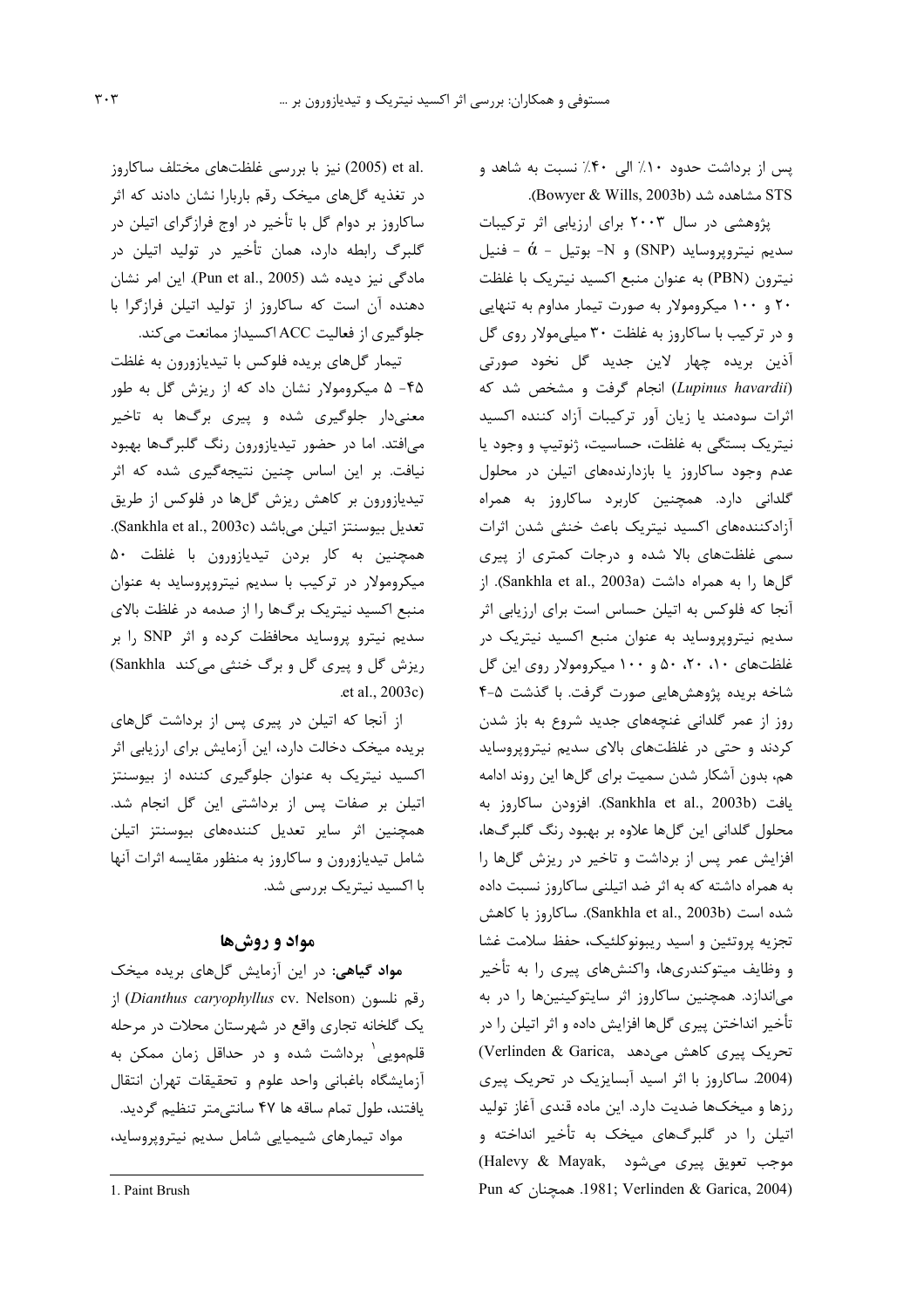تیدیازورون، ساکاروز از شرکت مرک تهیه شدند. سدیم نیتروپروساید به صورت کریستالهای ارغوانی رنگ محلول در آب در چهار غلظت ۰، ۲۰، ۵۰، ۱۰۰ میکرومولار و سایر بازدارندههای اتیلن، تیدیازورون در دو غلظت ۰ و ۵۰ میکرومولار بر اساس آزمایشهای انجام گرفته (رسولی، دادههای منتشر نشده)، و ساکاروز با توجه به نتایج حاصله از پژوهش های صورت گرفته از دو غلظت ۰ و ۳۰ میلی مولار برای تیمارهای کوتاه مدت استفاده شد. سپس گلها در آب مقطر بعد از انجام تیمار کوتاهمدت قرار گرفتند. این آزمایش به صورت فاکتوریل در قالب طرح آماری کاملاً تصادفی در ۳ تکرار و هر تکرار شامل سه شاخه گل بریده میخک انجام شد.

نحوه اعمال تيمارها: براى انجام تيمارهاى كوتاهمدت، به دليل حساسيت سديم نيتروپروسايد به نور، تمام ارلنهای حاوی این ماده با کاغذ فویل آلومینیومی پوشانده شد. از آنجا که گاز اکسید نیتریک حاصله از ترکیب سدیم نیتروپروساید احتمالاً به گلبرگها آسیب می ساند، بعد از قرارگیری گلها در ارلنهای حاوی این تیمارها اطراف ساقه در قسمت دهانه از ابتدا توسط ترکیبات خمیری ویژه پوشانده شد. تمامی گلها به مدت ۴۸ ساعت در شرایط محیطی دمای ٢+٢٠ درجه سانتی گراد، رطوبت نسبی ۶٠ تا ٧٠ درصد ، شدت نور ٢٠- ١۵ ميكرومول بر ثانيه بر متر مربع وطول روز ١٢ درون محلولهاى شيميايي نگهداری شدند. پس از گذشت این مدت گلها از محلول خارج و انتهای ساقهها با آب شسته شده و در ارلن حاوی آب مقطر در شرایط محیطی بالا قرار گرفتند. صفات اندازهگیری شده

**طول عمر گلدانی**: طول عمر گلدانی گلهای بریده میخک بر اساس روز به صورت فاصله زمانی پس از پایان تيمار گلها تا وقوع علايم پيري شامل لوله شدن حاشيه گلبرگها' و پژمردگی کل اُنها محاسبه گردید  $(Satoh et al., 2005a,b)$ 

کیفیت ظاهری: در این پژوهش برای ارزیابی کیفیت گلها از روش جدیدی که بوسیلهٔ Conover (1981) پیشنهاد شد با کمی اصلاح برای نمرهگذاری استفاده

1. Petal in-rolling

گردید. در این روش گلها با حداکثر کیفیت ۱۰۰ نمره گرفته و گلهایی با کیفیت کمتر، نمره کمتری میگیرند. جزییات این سیستم برای ارزیابی گلهای بریده به صورت زیر میباشد:

وضعيت (حداكثر ٢٥ نمره): گلها و ساقه خسارتي به صورت مکانیکی یا حشرات، نماتدها و بیماریها نداشته باشند (حداكثر ١٠ نمره)، ظاهر تازه، مواد خوب و علايم پيري نشان ندهند (حداكثر ۱۵ نمره).

شكل (حداكثر ٣٠ نمره): شكل مناسب (١٠ نمره)، زیاد باز یا غنچه نباشد (۵ نمره)، شاخ و برگ یک شکل (۵ نمره)، تناسب خوب بين اندازه گل با طول و قطر ساقه (۱۰ نمره).

رنگ (حداکثر ۲۵ نمره): درخشانی و روشنی (۱۰ نمره)، یکنواختی مناسب رقم (۵ نمره)، کمرنگ نباشد (۵ نمره)، بقایای مواد اسیری نداشته باشد (۵ نمره)

ساقه و شاخ و برگ (حداکثر ۲۰ نمره): ساقههای مستحکم و صاف (۱۰ نمره)، رنگ شاخ و برگ مناسب بدون کلروز و نکروز (۵ نمره)، نداشتن بقایای برگی(۵ نمره).

استحکام ساقه: از آنجاکه طول عمر گلهای بریده با استحکام ساقه همبستگی دارد، ساقههای ضخیمتر کمتر دچار خم شدن و شکستن میشوند و حاوی مواد تنفسی بیشتری برای گلها بوده و بنابراین منجر به طول عمر بیشتر گلها میشود. استحکام ناکافی ساقهها منتج به خم شدن ساقه میخک میشود. در این آزمایش خم شدن ساقهها در روز ششم به صورت نمرهگذاری تعیین شد.

کلروفیل برگ: برای اندازه گیری کلروفیل از هر واحد آزمایشی، یک دهم گرم نمونه برگی تهیه و پس از خرد شدن داخل لولههای آزمایشی ریخته شدند. مقدار ۵ میلے لیتر استون ۸۰٪ به هر لوله آزمایشی اضافه شد. پس از حل شدن تمام کلروفیل در استون ۸۰ درصد، میزان جذب نور در طول موجهای ۶۶۳ و ۶۴۵ نانومتر توسط دستگاه اسپکتروفتومتر تعيين گرديد. مقدار کلروفیل کل بر اساس میلیگرم بر گرم وزن تازه محاسبه شد.

 $a+b$  كلروفيل $= (\cdot/\cdot \tau \cdot \tau \times A_{645} + \cdot/\cdot \cdot \lambda \cdot \tau \times A_{663})$ در فرمولهای بالا A نشان دهنده میزان جذب است.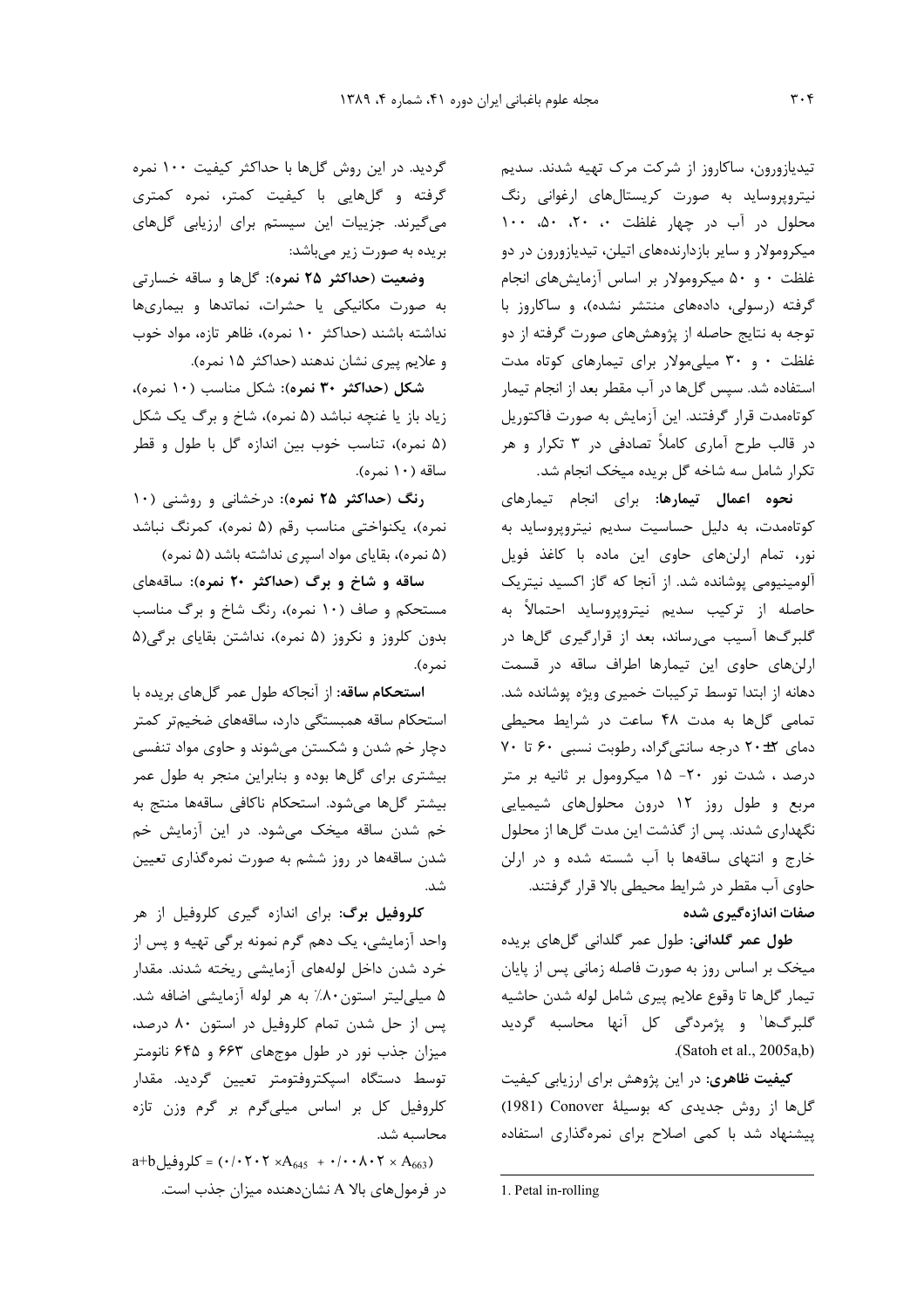جذب آب: انسداد آوندهای چوبی ساقه که ممکن است به دلایل مختلفی از جمله رشد میکروبی یا ورود حبابهای هوا ایجاد شود، سبب کاهش جذب آب و در نتیجه تسریع پژمردگی گل بریده میگردد. بنابراین، در این آزمایش به منظور بررسی اثر تیمارهای مختلف درممانعت از مسدود شدن آوندها، مقدار آب جذب شده توسط گلها با استفاده از یک مزور ۵۰۰ میلی لیتری در روز دوم پس از تیمار کوتاه مدت اندازهگیری و به صورت میلیلیتر بر گرم وزن تازه بیان شد.

در یایان آزمایش تمام دادهها با استفاده از نرم افزار SAS مورد تجزیه و تحلیل آماری قرار گرفته و میانگینها با استفاده از آزمون چند دامنهای دانکن در سطح احتمال ۱٪ و ۵٪ با هم مقایسه شدند. نرمافزار Excel برای رسم گراف استفاده گردید.

#### نتايج و بحث

طول عمر گلدانی: نتایج حاصل از آنالیز واریانس طول عمر و برخی از صفات کیفی گل بریده میخک تحت تیمارهای مختلف در جدول ۱ آمده است. همانطور که در جدول ۱ مشخص است تأثیر متقابل سدیم نیتروپروساید و تیدیازورون روی طول عمر در سطح ۱ درصد معنىدار شده است.

بر این اساس مقایسه میانگین رابطه متقابل سدیم نیتروپروساید و تیدیازورون بر طول عمر گل بریده میخک نشان میدهد بیشترین طول عمر مربوط به تیمار ۵۰ و ۱۰۰ میکرومولار سدیم نیتروپروساید و کمترین

طول عمر مربوط به شاهد میباشد (جدول ٢).

.2005a) Satoh et alپیری گلهای بریده میخک و حساسیت به اتیلن را مورد بررسی قرار داده و نشان دادند که تولید اتیلن با پیری گلهای بریده میخک رابطه دارد. مشاهدات .Leshem & Wills (1998) بر افزایش طول عمر گلهای بریدهٔ میخک و همچنین تحقيقات Bowyer & Wills (2003a,b) Bowyer لار رابطه با افزایش طول عمر گلهای بریدهٔ میخک، میمون، زبان در قفا، داوودی، لاله، ژربرا، سوسن، رز و زنبق توسط تیمار با اکسید نیتریک مطابقت دارد. حضور رادیکال آزاد اکسید نیتریک، به مقدار زیادی بیوسنتز اتیلن را از طريق غيرفعال كردن اكسيداتيوي كوفاكتورهاي آنزیمهای ACC سنتاز و ACC اکسیداز، کاهش داده و موجب افزایش دوام گل بریده می شود (Leshem & Wills 1998; Wills et al., 2004).

#### كيفيت ظاهري

نتايج تجزيه واريانس اين صفت در تحقيق، نشان دهنده اختلاف معنى دار در سطح ۰.۵ در تیمار با تیدیازورون میباشد. طبق جدول ۳، تیمار با تیدیازورون در غلظت ۵۰ میکرومولار منجر به حفظ کیفیت ظاهری گل بریده میخک در مقایسه با شاهد شده است.

تیدیازورون بر برخی از صفات پس از برداشتی از طريق اثر بر بيوسنتز اتيلن تأثير ميگذارد Ferrante et) al., 2004a; Ferrante et al., 2002; Ferrante & Tognoni, 2003). با توجه به اثر تيديازورون بر تعديل اتیلن و آبسایزیک اسید و اثر آن بر لیپیدهای غشایی و

جدول ١- نتايج تجزيه واريانس تأثير تيمارهاي مختلف شيميايي بر روى طول عمر و ساير صفات كيفي گل بريده ميخک رقم نلسون

| منبع تغييرات                           | درجه            | طول                                           | كيفيت                                                                                    | استحكام                                  | كلروفيل كل                                                       |                                                                                                                                             | جذب                                                          |
|----------------------------------------|-----------------|-----------------------------------------------|------------------------------------------------------------------------------------------|------------------------------------------|------------------------------------------------------------------|---------------------------------------------------------------------------------------------------------------------------------------------|--------------------------------------------------------------|
|                                        | أزادى           | عمر                                           | ظاهري                                                                                    | ساقه                                     | روز چهارم                                                        | روز هشتم                                                                                                                                    | آب                                                           |
| سديم نيتروپروسايد                      | ٣               | $Y/99Y1^{n.s}$                                | $\Upsilon/\Upsilon\Lambda$ \ $\Upsilon^{n.s}$                                            | $\Delta$ /۲۱۲۹ $^{n.s}$                  | $\cdot/\cdots$ $\lambda$ $\mathsf{YV}^{n.s}$                     | $\cdot/\cdot\cdot$ 9**                                                                                                                      | $\gamma/\lambda \rightarrow \gamma$ $\gamma$ $\sim$ $^{n.s}$ |
| تيديازورون                             |                 | $\cdot/\lambda f \cdot \gamma$ <sup>n.s</sup> | <b><i>\A/YYYA*</i></b>                                                                   | $\cdot$ / $\epsilon$ 944 $^{\text{n.s}}$ | $\cdot/\cdots\cdots\cdot\gamma^{n.s}$                            | $\cdot/\cdots\cdot\gamma$ q <sup>n.s</sup>                                                                                                  | $17/0559*$                                                   |
| سديم نيتروپروسايد× تيديازورون          | ٣               | $\lambda/\lambda$ 94 $\lambda^*$              | $\Delta/\Delta$ 1 $\Lambda\Delta$ <sup>n.s</sup>                                         | $17/T911**$                              |                                                                  | $\cdot/\cdot\cdot\cdot$ $\uparrow\uparrow\uparrow\uparrow\uparrow$ <sup>n.s</sup> $\cdot/\cdot\cdot\cdot\cdot\uparrow\Delta$ <sup>n.s</sup> | $1/7959$ <sup>n.s</sup>                                      |
| ساكاروز                                |                 | $\Delta/\lambda \xi \cdot \zeta^{n.s}$        | $Y/\Upsilon \Upsilon \Upsilon^{n.s}$                                                     | $\cdot$ / $\epsilon$ 944 $^{\text{n.s}}$ | n.s<br>$\cdot$ / $\cdot$ $\cdot$ $\cdot$ $\cdot$ $\cdot$ $\cdot$ | $\cdot/\cdot \cdot \cdot \cdot$ 999 $^{\text{n.s}}$                                                                                         | $fV/\cdot \Delta V^{**}$                                     |
| سديم نيتروپروسايد× ساكاروز             | ٣               | $Y/\Delta f \Delta Y$ <sup>n.s</sup>          | $f/\Delta f f f^{-n.s}$                                                                  | $f/\Delta f f \gamma^{n.s}$              | n.s                                                              | $\cdot$ / $\cdot$ $\cdot$ $\cdot$ $\vee$ $\wedge$ $\wedge$ $\uparrow$ <sup>n.s</sup> / $\cdot$ $\cdot$ $\cdot$ $\uparrow$ $\wedge$ $\wedge$ | $1/\mathfrak{f} \mathfrak{f} 1 \mathfrak{q}$ <sup>n.s</sup>  |
| تيديازورون×ساكاروز                     |                 | $Y/\Delta \cdot 59$ <sup>n.s</sup>            | $f/\Delta$ $\Lambda\Delta$ <sup>n.s</sup>                                                | $8/80 \cdot \cdot$ <sup>n.s</sup>        | n.s                                                              | $\cdot/\cdots\cdot\gamma\setminus\lambda\mathcal{S}^{n.s}$                                                                                  | $1/\lambda\lambda\cdot\Upsilon$ <sup>n.s</sup>               |
| سديم نيتروپروسايد× تيديازورون× ساكاروز | ٣               | $Y/9999$ <sup>n.s</sup>                       | $\Delta$ / $\mathbf{f}$ $\mathbf{f}$ $\mathbf{f}$ $\mathbf{f}$ $\mathbf{f}$ $\mathbf{f}$ | $\Delta$ / $5\Delta$ V $5^{n.5}$         | $\cdot/\cdots$ $f\wedge f$ <sup>n.s</sup>                        | $\cdot/\cdot\cdot$ 9/1797 $n.s$                                                                                                             | n.s<br><b>T/1AQA</b>                                         |
| خطاى آزمايشى                           | 15 <sub>A</sub> | $Y/\cdot 5Y\Delta$ <sup>n.s</sup>             | $f/\Upsilon\Delta$ . n.s                                                                 | $Y/S9FF^{R.S}$                           | $\cdot/\cdots$ erg $n^{\text{n.s}}$                              | $\cdot/\cdots$                                                                                                                              | n.s<br>$T/1T \cdot T$                                        |
| ضريب تغييرات                           | $C.V\%$         | $\left(\frac{F}{Y}\right)^{n.s}$              | $10/9$ $55$                                                                              | 15/665                                   | 17/۶۶۲۸۶ n.s                                                     | $19/T\lambda 17$ <sup>n.s</sup>                                                                                                             | $1Y/T\Lambda f\Delta$ <sup>n.s</sup>                         |

\* معنى دار در سطح احتمال ۵٪

\*\* معنى دار در سطح احتمال ١٪

n.s: فاقد تفاوت معنى دار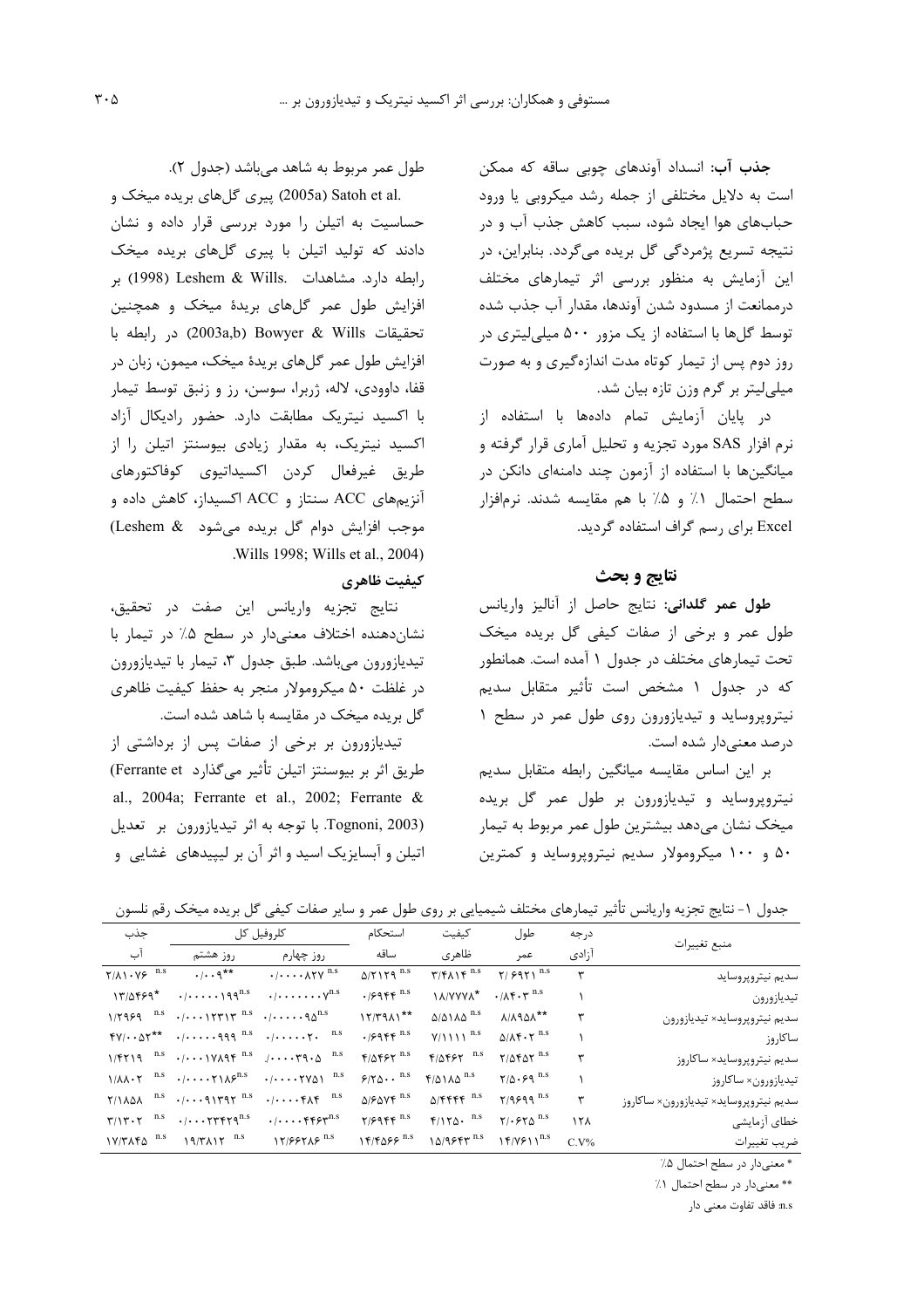|                                                | تیمار شیمیایی                                                |
|------------------------------------------------|--------------------------------------------------------------|
| $\Lambda/\Lambda\Upsilon\Upsilon\Upsilon^{cd}$ | شاهد                                                         |
| $\sum_{i=1}^{n}$                               | ۵۰ میکرومولار تیدیازورون                                     |
| $9/0000$ abc                                   | ۲۰ میکرومولار سدیم نیتروپروساید                              |
| $9/511^{abc}$                                  | ۲۰ میکرومولار سدیم نیتروپروساید<br>۵۰ میکرومولار تیدیازورون  |
| $\mathcal{N} \cdot \mathcal{N}$                | ۵۰ میکرومولار سدیم نیتروپروساید                              |
| $9/\Delta\Delta\Delta\Delta$ abc               | ۵۰ میکرومولار سدیم نیتروپروساید +<br>۵ میکرومولار تیدیازورون |
| $1.7$ $55$                                     | ۱۰۰ میکرومولار سدیم نیتروپروساید                             |
| $9/FFFF^{abc}$                                 | ۱۰۰ میکرومولار سدیم نیتروپروساید<br>۵ میکرومولار تیدیازورون  |

جدول ٢- مقايسه ميانگين اثر تيمارهاي سديم نيتروپروسايد، تيديازورون و شاهد بر طول عمر گل بریده میخک رقم نلسون

- میانگینهای دارای حروف مشترک در هر ستون، از نظر اماری در سطح ۱٪ بر اساس ازمون دانکن اختلاف معنىدار ندارند.

> پروتئینها، بهبود کیفیت ظاهری با تیدیازورون به این خاصيت آن نسبت داده مي شود .Sankhla et al (2003c. همچنین تیدیازورون با کاهش حساسیت بافتهای گیاه به اتیلن، موجب افزایش کیفیت گلها و تأخير در ريزش گل و پيرې برگها مي شود Sankhla) .et al., 2003c)

جدول۳- مقايسه ميانگين اثر تيمارهاي تيديازورون و شاهد

|  | بر کیفیت گل بریده میخک رقم نلسون |  |
|--|----------------------------------|--|

|                                 | . |                            |
|---------------------------------|---|----------------------------|
| كيفيت ظاهري (نمره)              |   | تیمار شیمیایی              |
| $17/7511^{b}$                   |   | شاهد (آب مقطر)             |
| $\mathcal{N} \cdot \mathcal{N}$ |   | تيديازورون (۵۰ ميكرومولار) |
|                                 |   |                            |

- میانگینهای دارای حروف مشترک در هر ستون، از نظر آماری در سطح ۵٪ بر اساس آزمون دانکن اختلاف معنیدار ندارند.

#### استحكام ساقه

اثر متقابل سدیم نیتروپروساید و تیدیازورون بر استحکام ساقه در سطح ١ درصد معنى دار شده است (جدول ١). جدول مقايسه ميانگين اين صفت نشان می دهد تیمار با ۲۰ میکرومولار سدیم نیتروپروساید به همراه ۵۰ میکرومولار تیدیازورون و تیمار ۱۰۰ میکرومولار سدیم نیتروپروساید به تنهایی باعث بیشترین استحکام ساقه و جلوگیری از خم شدن ساقه شده است.

با توجه به پژوهشهای صورت گرفته حفظ استحکام ساقه به اثر ضداتیلنی سدیم نیتروپروساید و تیدیازورون نسبت داده می شود. رادیکال آزاد نیتریک اکسید، بیوسنتز اتیلن را از طریق غیرفعال کردن اکسیداتیوی کوفاکتورهای آنزیمهای ACC سنتاز و ACC اکسیداز

کاهش داده و موجب کاهش مصرف مواد ذخیرهای ساقه و در نتیجه افزایش دوام گل بریده می شود Ferrante et) al., 2004a; Ferrante et al., 2002; Ferrante & Tognoni, 2003; Sankhla & Davis, 2003a,b,c; Leshem & Wills 1998; Wills et al., 2004).

جدول۴- مقايسه ميانگين اثر تيمارهاي سديم نيتروپروسايد و تیدیازورون بر استحکام ساقه گل بریده میخک رقم نلسون

| استحكام ساقه (نمره)         | تیمار شیمیایی                                  |
|-----------------------------|------------------------------------------------|
| $F/\cdots$ <sup>cd</sup>    | شاهد                                           |
| F/                          | ۵۰ μM تيديازورون                               |
| F/YYYA <sup>abc</sup>       | ۲۰ μΜ سديم نيتروپروسايد                        |
| 01888V a                    | ۲۰ μM مديم نيتروپروسايد+μM ۵۰ تيديازورون       |
| $\Delta/111^{ab}$           | ۵۰ μΜ سديم نيتروپروسايد                        |
| F/                          | ۵۰ μM مسديم نيتروپروسايد+ α٠ μM تيديازورون     |
| $\Delta$ /۴۴۴۴ <sup>a</sup> | ۱۰۰ μΜ سديم نيتروپروسايد                       |
| F/YYYA <sup>abc</sup>       | ا ۱۰۰ سديم نيتروپروسايد+۵۰ µM تيديازورون A۰ µM |

- میانگینهای دارای حروف مشترک در هر ستون، از نظر آماری در سطح ١٪ بر اساس آزمون دانكن اختلاف معنىدار ندارند.

### كلروفيل برگ

جدول تجزيه واريانس دادههاى اين پژوهش نشان میدهد اثر سدیم نیتروپروساید بر صفت کلروفیل کل در سطح ١٪ معنىدار شده است. شكل ١ بيان گر آن است كه در روز چهارم پس از تيمار كوتاه مدت، تيمار با غلظتهای مختلف سدیم نیتروپروساید بر میزان کلروفیل کل برگهای گل بریده میخک معنی دار نبوده است. در روز هشتم پس از تیمار کوتاه مدت، شاهد و غلظت ۵۰ میکرومولار سدیم نیتروپروساید، هر دو به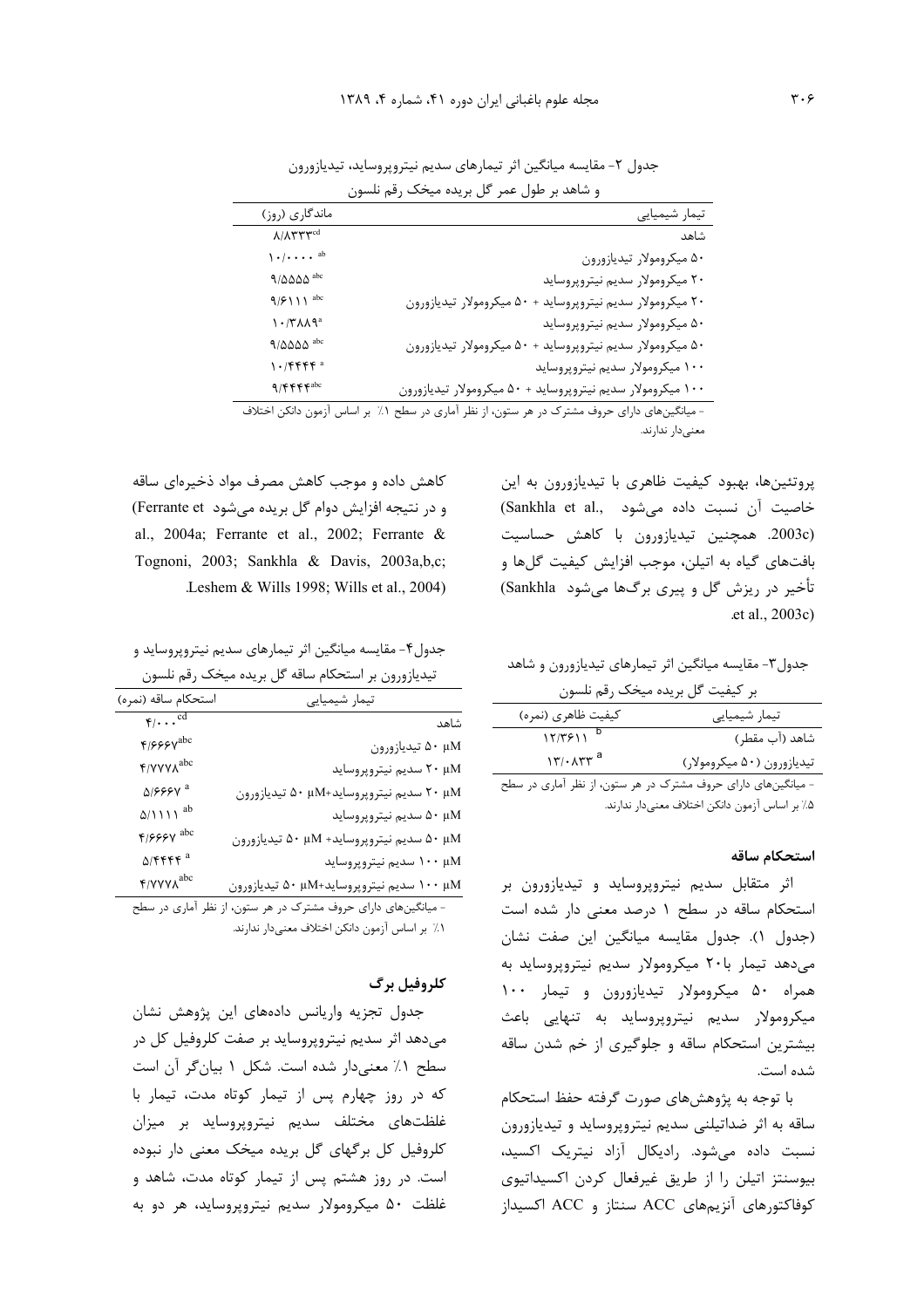یک اندازه در حفظ کلروفیل برگهای گل بریده میخک نقش داشتهاند.

يافتەھاي Leshem & Wills (1998) نشان مى،دھد اکسید نیتریک مقدار کلروفیل را در برگهای نخود به ویژه در سلولهای نگهبان افزایش داد. پژوهشهای بلیگنی و لاماتینا نیز نشان دادند که، آزاد کنندههای اکسید نیتریک در جهت افزایش مقدار کلروفیل در کاهو و آرابیدوپسیس عمل میکنند اثرات مثبت اکسید نيتريك بر حفظ كلروفيل منعكس كنندة اثرات NO بر قابلیت دسترسی به آهن است که نشان داده شده در حضور اکسید نیتریک افزایش می یابد (Leshem & .Wills, 1998)

جذب آب

جدول تجزيه واريانس دادهها نشان مىدهد تی دیازورون در سطح ۵ درصد و ساکارز در سطح یک درصد بر صفت جذب آب معنىدار بودهاند. مقايسه میانگینها (جدول ۵) نشان داد که غلظت ۵۰ میکرومولار تیدیازورون موجب جذب آب بیشتری در مقایسه با شاهد شده است. جدول ۶ حاکی از آن است که غلظت ۳۰ میلی مولار ساکارز بر جذب آب توسط گلهای بریده میخک تأثیر معنیداری در مقایسه با شاهد داشته است.

ساکارز منتقل شده از طریق ساقه در گلبرگها به قندهای سادهتر تجزیه شده و به عنوان مواد فعال اسمزی موجب

افزایش غلظت اسمزی و در نتیجه باعث کشیده شدن آب به داخل سلولهای جام گل شده و در نتیجه بهبود توانايي جذب آب مي شوند (Halevy & Mayak, 1981). همچنین قندها از دست دادن آب را از طریق بستن روزنهها و حفظ خاصیت غشاهای سلولی کاهش داده و هورمون ابسیزیک اسید را که به کاهش تنش آبی کمک مي كند القاء مي كنند (Verlinden & Garica, 2004). همچنین با توجه به اثر تیدیازورن بر جذب آب و نتايج حاصل از اين پژوهش در خصوص بهبود كيفيت

ظاهري توسط تيمار با غلظت ۵۰ ميكرومولار تیدیازورون می تواند به این علت هم باشد.

| جدول ۵- مقایسه میانگین جذب آب گلهای بریده میخک |
|------------------------------------------------|
| تیمار شده با تیدیازورون و شاهد                 |

| 9/9901            | شاهد (آب مقطر)                                                |
|-------------------|---------------------------------------------------------------|
| $1.7Y \cdot XY^a$ | تيديازورون (۵۰ ميكرومولار)                                    |
|                   | - میانگینهای دارای حروف مشترک در هر ستون، از نظر آماری در سطح |

۵٪ بر اساس آزمون دانکن اختلاف معنیدار ندارند.

| جدول۶- مقايسه ميانگين جذب آب گلهاي بريده ميخک |
|-----------------------------------------------|
| تیمار شده با ساکارز و شاهد                    |

| 9/1110                                                                                                                                                                                                                                                                                                              | شاهد (آب مقطر)                   |
|---------------------------------------------------------------------------------------------------------------------------------------------------------------------------------------------------------------------------------------------------------------------------------------------------------------------|----------------------------------|
| $11/155y^a$                                                                                                                                                                                                                                                                                                         | ساکارز (۳۰ میلی مولار)           |
| $\frac{1}{2}$ $\frac{1}{2}$ $\frac{1}{2}$ $\frac{1}{2}$ $\frac{1}{2}$ $\frac{1}{2}$ $\frac{1}{2}$ $\frac{1}{2}$ $\frac{1}{2}$ $\frac{1}{2}$ $\frac{1}{2}$ $\frac{1}{2}$ $\frac{1}{2}$ $\frac{1}{2}$ $\frac{1}{2}$ $\frac{1}{2}$ $\frac{1}{2}$ $\frac{1}{2}$ $\frac{1}{2}$ $\frac{1}{2}$ $\frac{1}{2}$ $\frac{1}{2}$ | _ _ _<br>$\leq$ . $\blacksquare$ |

- میانگینهای دارای حروف مشترک در هر ستون، از نظر آماری در سطح ٠١٪ بر اساس آزمون دانكن اختلاف معنىدار ندارند.



زمان پس از تیمار

شکل ۱- مقایسه میانگین مجموع کلروفیل a و b (میلیگرم بر گرم وزن تر برگ) در تیمار با سدیم نیتروپروساید